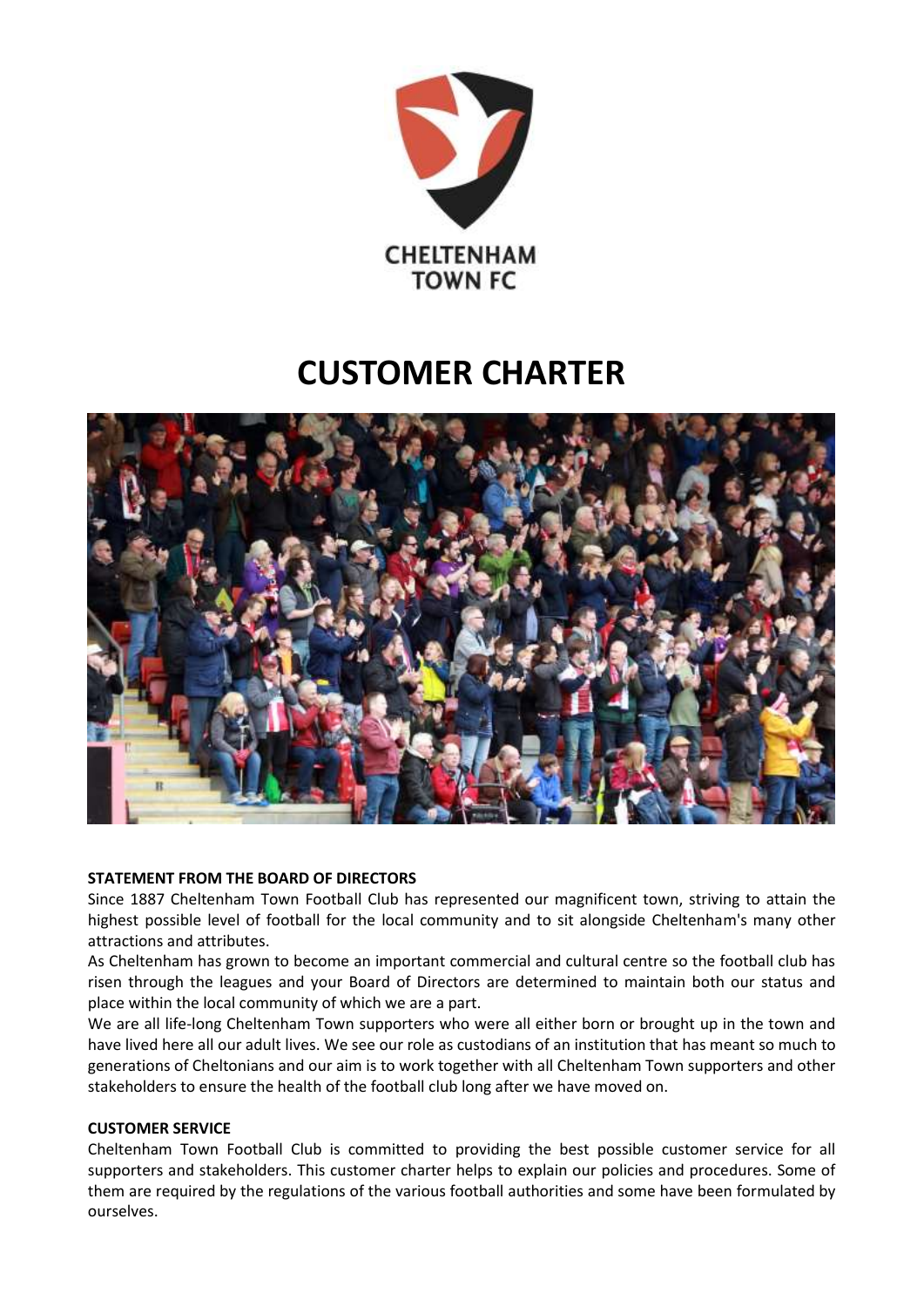# **CLUB CONTACTS**

Official website - www.ctfc.com Postal address - Cheltenham Town FC, Whaddon Road, Cheltenham, Glos GL52 5NA Email address - info@ctfc.com Telephone number - 01242 573558

# **CUSTOMER SERVICE CONTACTS**

The following people are available to answer queries from supporters:

# **Supporter Liaison Officer**

Jenny Hancock – [slo@ctfc.com](mailto:slo@ctfc.com) *Jenny is the club's volunteer Supporter Liaison Officer and is available to listen to comments and suggestions from supporters*

# **Ticket Office Manager**

Tim Nicholls - tickets@ctfc.com *Contact Tim for information regarding ticketing for home and away matches and supporters coach away travel*

# **Club Shop Manager**

Debbie Davis - shop@ctfc.com *Debbie is in charge of retail and merchandising at the main club shop at the ground and the matchday shop in the Colin Farmer Stand*

# **Community Programme Director**

Simon Perruzza - simon.perruzza@ctfccp.com *Simon runs our successful community programme, which manages programmes for health, education, social inclusion and football coaching in the local area*

# **COMMUNICATING INFORMATION**

Cheltenham Town Football Club aims to communicate openly and regularly with supporters. The primary source of information is the website www.ctfc.com. The Club will also make information available via local and national media and social media [\(www.facebook.com/](http://www.facebook.com/) ctfcofficial and twitter.com/CTFCofficial) as well as the match day programme.

Information made available direct from the club in this way will be the result of confirmed Club policy and decision-making. Cheltenham Town will not comment on rumour, speculation, gossip or information released by other media outlets. This approach is taken to ensure that supporters can be confident of receiving accurate and trustworthy information from the Club.

# **SUPPORTER CONSULTATION**

The club prides itself on being a very open one that actively encourages comments, constructive criticism and feedback from supporters. The club consults its supporters via:

- 1 The Robins Trust The Club has close links to its supporters trust and consults regularly with the Trust Board, who are represented by a Supporter Elected Representative on the main Club Board.
- 2 Supporters forums and/or open days to which all supporters are invited to ask any questions of the Board of Directors and other staff. Under EFL regulations we are required to hold two consultation events per season. These usually take the form of a Robins Trust AGM/Fans Forum in the Autumn and a club Shareholders Information Meeting/Fans Forum open to all supporters in the Spring.
- 3 Emailed questions (info@ctfc.com). Emails will be forwarded to the relevant member of staff for a reply.
- 4 There is a regular feature in the match programme from the Board, which covers major issues of policy. The club website www.ctfc.com is also regularly updated with information covering a range of subjects and feedback on these is also very welcome.

# **COMPLAINTS PROCEDURE**

Any complaint should be submitted to the Club in writing using the Club Contacts listed above. All complaints are referred to a director or senior member of staff and a written response will be given if requested. The Club will endeavour to respond to any letter or email within seven working days of receipt. If it is not possible to send a full response to the issue raised within that time, an acknowledgement will be sent and a detailed reply will follow within 28 working days of the original communication.

# **Independent Football Ombudsman**

Any supporter who is unsatisfied with the response to their complaint is entitled to refer the matter to The Independent Football Ombudsman (IFO). Complaints to the IFO should be made in writing by post to: The Independent Football Ombudsman, Suite 33, Great George Street, Leeds, LS1 3AJ or by email to: contact@theifo.co.uk. Further information on the IFO can be found on their website at www.theifo.co.uk.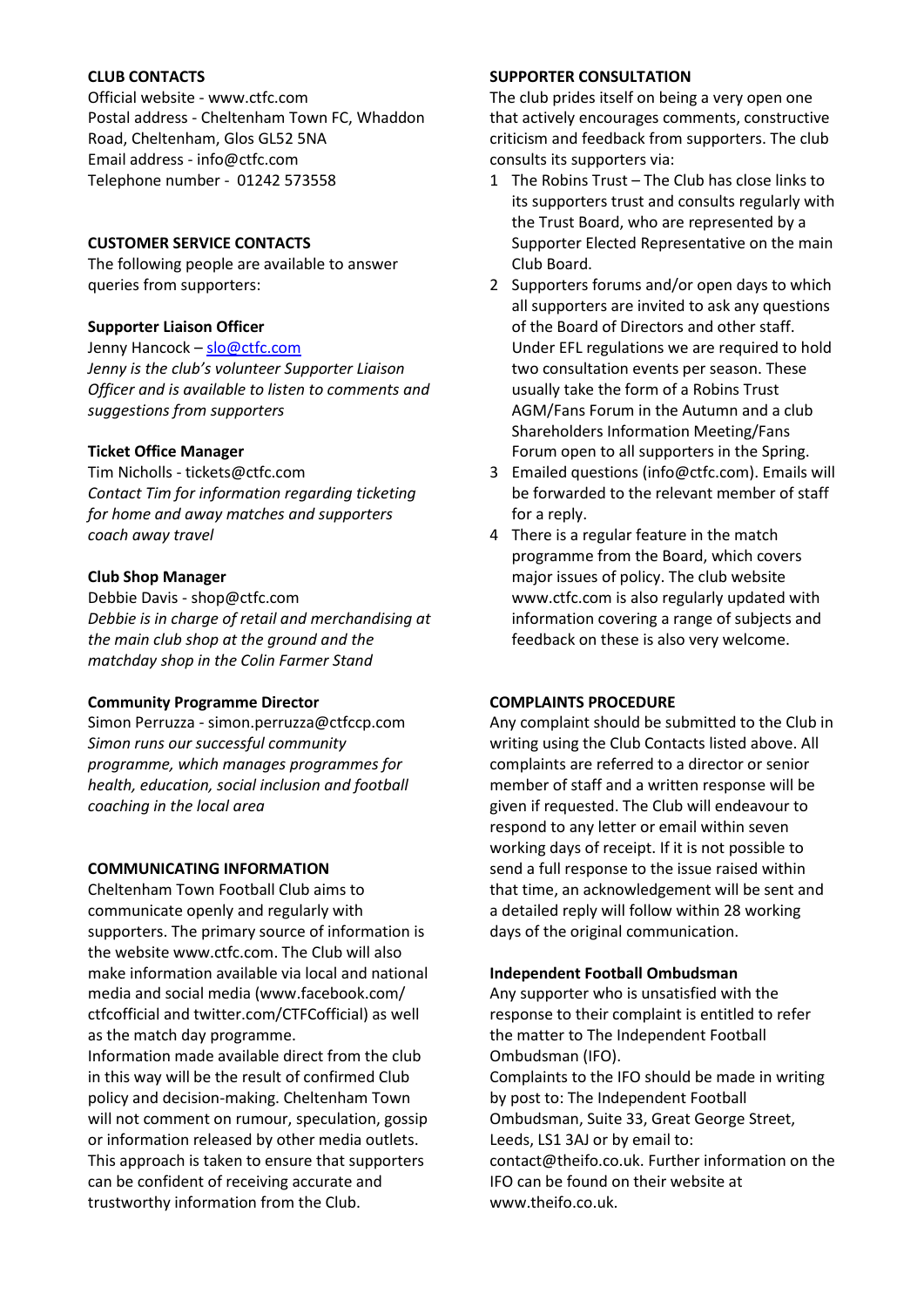# **EQUALITY AND ANTI-DISCRIMINATION**

Cheltenham Town FC is committed to promote inclusion and to confront and eliminate discrimination whether by reason of ability or disability; age; gender; gender reassignment; marital status or civil partnership; pregnancy and maternity; race, nationality or ethnicity; religion or belief; or sexual orientation and to encourage equal opportunities.

We will not tolerate discriminatory behaviour, whether physical or verbal, and will work to ensure that such behaviour is met with appropriate disciplinary action in whatever context it occurs.



#### **SPECTATOR SAFETY AND SECURITY**

Cheltenham Town FC is committed to providing a safe and inclusive environment for all supporters to watch football. The Club is regulated by the County Council Safety Advisory Group and operates under its own Safety Certificate. Matchday staff are trained and experienced in the delivery of safe events. Supporters are encouraged to adhere to safe methods of viewing matches and events and show respect to other spectators. Where behaviour by spectators falls below acceptable standards, those involved may be ejected from the match and/or banned for longer periods if the Club so decide. The Club reserves the right to exchange information with Gloucestershire Police on any behaviour that could lead to the Club banning a supporter from its matches and events.

Cheltenham Town FC expects the highest standard of behaviour from its customers and staff. Disciplinary action will be considered for any action that brings, or is likely to bring, the name or image of Cheltenham Town FC into disrepute. The Club adopts a zero-acceptance approach to its staff being verbally abused or threatened. Any member of the public that is abusive to staff members, uses foul and abusive language or makes threats will not be served or allowed admission to the stadium. The requirement for the highest standard of

behaviour by supporters extends to away games and the Club reserves the right to ban supporters from home games if their behaviour has fallen below the required standards while attending or travelling to or from away games. Supporters may report bad behaviour to the nearest steward on a Matchday or by using the Club Contacts above.

## **GROUND REGULATIONS**

Cheltenham Town FC has adopted the ground regulations issued from time-to-time by the English Football League. The regulations are displayed around the stadium and on the Club website. Supporters agree to abide by these regulations by purchasing a ticket and gaining admission to the stadium.

### **BANNING POLICY AND APPEALS PROCESS**

Cheltenham Town FC has the right to ban anyone from the stadium at its own discretion. However, such a ban will only be applied in the event of major (or repeated minor) breaches of ground regulations or proof of a serious football-related offence elsewhere. Before a ban is considered, the Club's representatives will warn a supporter that their behaviour is liable to lead to a ban. Should the Club decide to enforce a ban, the supporter will be notified in writing, detailing specifics of the alleged offence(s) and what evidence exists in support of these allegations. The supporter will be entitled to appeal in writing to request a meeting with Club representatives, at which the supporter will be invited to state his or her case. The supporter may be accompanied by a person nominated by them, who may speak on their behalf, although the Club will not pay travel or attendance expenses for either person.

#### **STADIUM ESSENTIALS**

Cheltenham Town's stadium is a non-smoking venue, although areas are provided for supporters to smoke at half-time. There is a first aid post situated in the Main Stand/Prestbury Road End corner of the ground, which is staffed by the crowd doctor and members of the St John's Ambulance. Anyone feeling unwell should report to the nearest steward for assistance.

Car parking priority is given to full-time staff, selected matchday staff, the emergency services, the disabled, the media and matchday sponsors. Any remaining parking spaces are placed on general sale at a cost of £5 per space.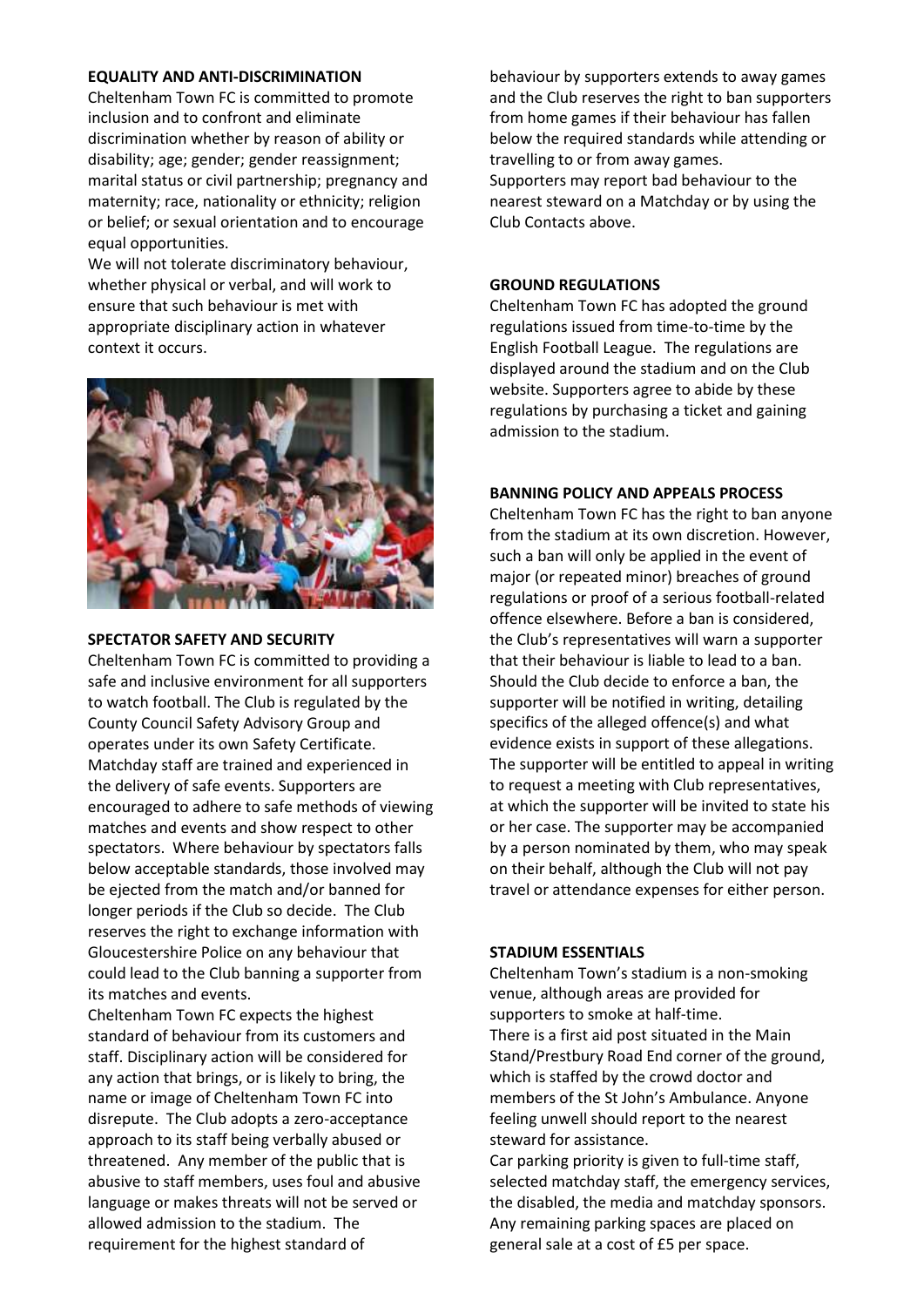# **TICKETING**

• The club offers a wide range of concessionary tickets for under 18's, students, senior citizens (i.e. both men and women over 65 years of age) and for disabled supporters. It also gives free tickets to schools via the Community Trust programme. Carers of disabled supporters also receive free entry. In addition, the club offers FREE admission to League matches to children aged 11 and under who are members of the club's 'Junior Robins' scheme.

• At least 50% of tickets to each game will be made available to non-season ticket holders. We do not consider that any of our seats offer restricted viewing and therefore no reduction in prices applies.

• Changes to ticketing policy are announced well in advance but are rarely implemented midseason.

• As a general rule, ticket refunds are only issued in exceptional circumstances and at the discretion of the club. Should a match be abandoned following admission to the stadium but before kick-off, supporters will be entitled to free admission to the rearranged match. Should a match be abandoned after kick-off, but before half-time and the match rearranged, supporters will be entitled to half price admission. Should a match be abandoned at or after half time, discounted admission to a rearranged match is at the club's discretion.

• For certain matches at which a lower than average attendances is expected, the club reserves the right to open only certain sections of the ground. Information regarding variances in pricing and those sections of the ground to be opened will be made available on the official website and distributed to the local media for use. The club is not responsible for the usage or otherwise of this information by the local media. • Ticket prices for Cup competitions will be at the discretion of the Club and subject to agreement with the opposing Club. Tickets for certain cup matches may be allocated on a priority basis with season-ticket holders being given an option to buy tickets before they go on general sale. Other groups (e.g. Away Travel Club Members, Robins Trust members) may also receive a level of

priority before general sale at the discretion of the Club.

• Priority on tickets for Cheltenham Town away matches, when available, will be given to members of the Away Travel Club and season ticket holders before going on general sale.

• The Club reserves the right to alter matchday prices from-time-time. For example, in the case of a one-off 'local promotion' match designed to

encourage more people to attend matches. By purchasing a season ticket, the holder acknowledges that a substantial discount on the matchday ticket price has already been applied and no further discount is therefore possible in the case of a 'local promotion' match.

• The Club does not charge prices for visiting supporters that are higher than those charged to home supporters for comparable accommodation or to particular concessionary rates (e.g. children and senior citizens).

• The Club abides by the English Football League and Football Association rules governing the allocation of tickets to visiting clubs and it reserves the right to re-locate supporters to alternative seating in order to comply with safety requirements or the rules of the Football League or Football Association.

• In the event of a supporter being denied entry to the stadium or being ejected because of inappropriate behaviour or banned for a period of time, no refunds will be made on any match tickets or season tickets paid in advance.



#### **MERCHANDISE**

Cheltenham Town FC seeks to offer merchandise at a broad range of prices and to suit all ages. With regard to merchandising the Club or its franchisee will:

• Undertake research of suitable goods including the design of new strips.

• Meet, or ensure that franchisees meet, its obligations under the Football League rules to prevent price fixing in relation to the sale of replica strips.

• Offer, or ensure that franchisees offer, refunds on merchandise in accordance with its legal obligations.

• Strips are not changed every season but usually every other season and the home strip is always based upon the club's traditional colours of red and white. Details of the next intended change of kits are available from the Club shop.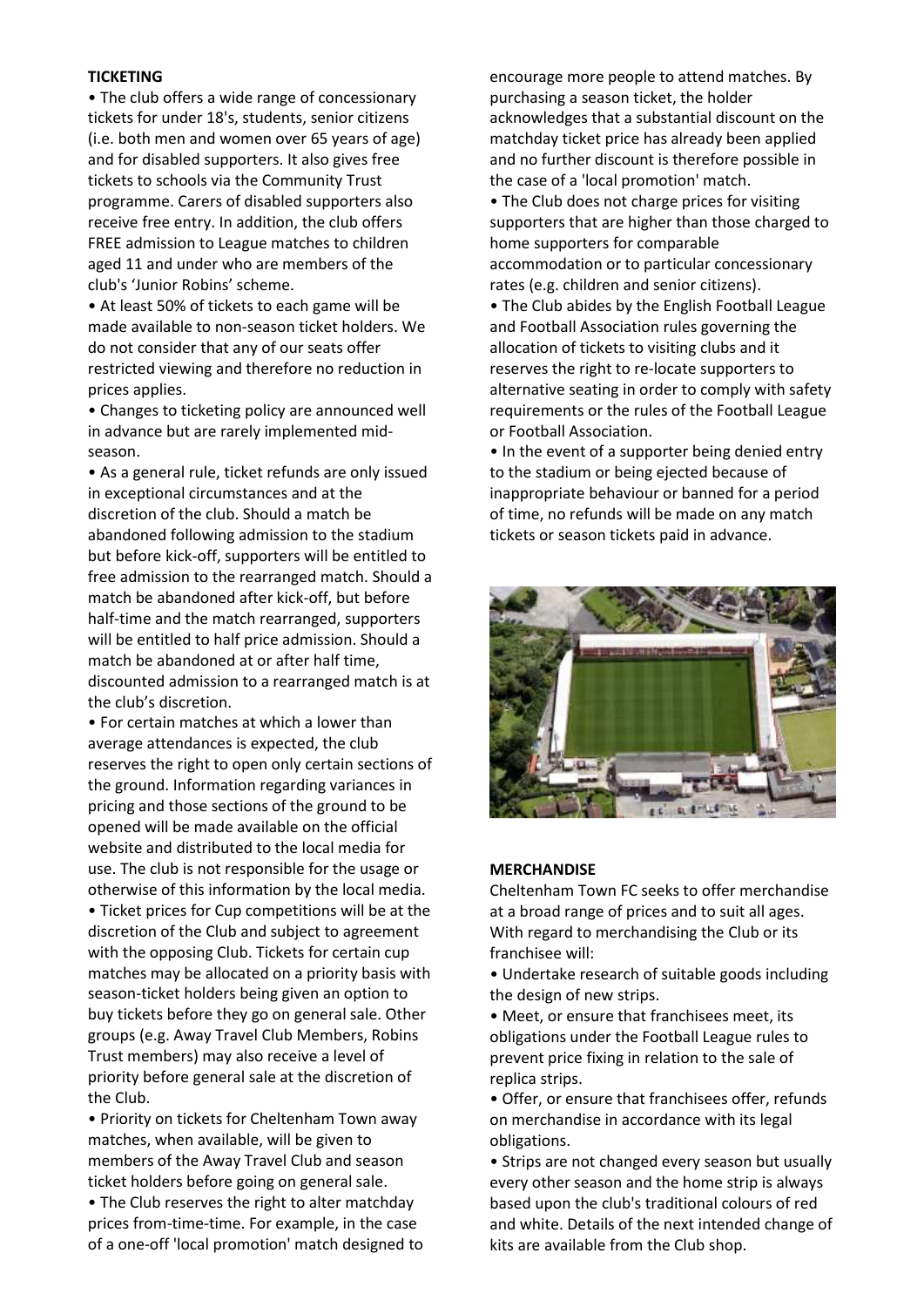# **STADIUM CATERING**

Cheltenham Town FC will endeavour, as far as reasonably practicable, to ensure that quality catering facilities and products are provided in all areas of the stadium. The catering outlets are provided through franchise arrangements and the Club will forward any complaints by supporters about catering to the appointed franchisee.



# **LOST PROPERTY**

Post-match checks are carried out to locate any property left in the stadium. Any such property will be passed to the Stadium Safety Officer for safe keeping prior to collection by the rightful owner. The Club reserves the right to dispose of any unclaimed lost property from 28 days after the date of the event at which the property was lost. Where suitable, the lost property will be used for charitable purposes. To claim an item of lost property please use the Club Contacts listed above. ID may be requested.

# **SAFEGUARDING**

Cheltenham Town FC acknowledges its responsibility to safeguard the welfare of every child and vulnerable person who has been entrusted to its care and is committed to working to provide a safe environment for all children and vulnerable people with whom it comes into contact.

Cheltenham Town FC subscribes to the Football Association's Safeguarding Children Policy and Procedures and endorses and adopts the Policy Statement contained within that document. Cheltenham Town FC also subscribes to both the English Football League's child protection policy and the guidelines and procedures on child protection and working with vulnerable groups of Gloucestershire County Council Social Services.

# **Cheltenham Town**

# **COMMUNITY ACTIVITY**

Cheltenham Town FC is proud to be at the centre of the local community and to ensure its involvement in the local community the Club will:

- Support the Cheltenham Town Community Trust which operates from the ground.
- Support any football initiatives to promote social inclusion, equality etc. (e.g. Kick-it-out Campaign and Enjoy the Match initiative).
- Where reasonably practicable and safe to do so, allow its facilities to be used by the local community.
- Allow charity collections to take place on first team match days.

• The Club also arranges for donations of match tickets for charity raffle prizes and for players and staff to sign items delivered to the Club including items pre-purchased by charity event organisers. In addition, by arrangement through the Community Trust, players will participate in personal appearances where matches and training schedules allow.

# **DATA PROTECTION**

Cheltenham Town FC complies with relevant data protection legislation. All personal data is stored securely for the shortest time as possible and then disposed of in an appropriate and responsible manner.